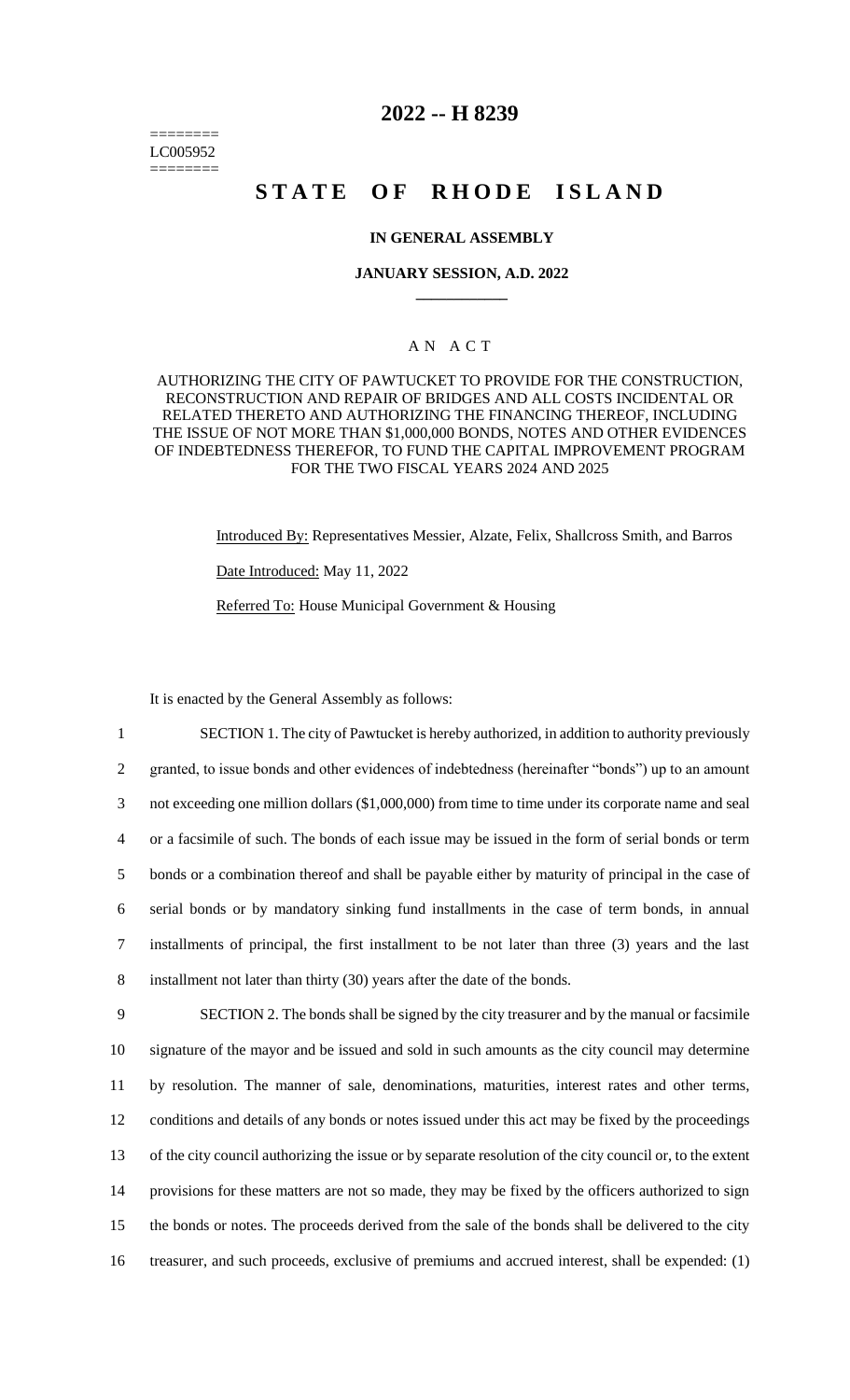For the construction, reconstruction and repair of bridges and all costs incidental or related thereto (the "project"); (2) In payment of the principal of or interest on temporary notes issued under section 3; (3) In repayment of advances under section 4; (4) In payment of related costs of issuance of any bonds or notes; and/or (5) In payment of capitalized interest during construction of the project. No purchaser of any bonds or notes under this act shall be in any way responsible for the proper application of the proceeds derived from the sale thereof. The proceeds of bonds or notes issued under this act, any applicable federal or state assistance and the other monies referred to in sections 6 and 9 shall be deemed appropriated for the purposes of this act without further action than that required by this act.

 SECTION 3. The city council may by resolution authorize the issuance from time to time of interest bearing or discounted notes in anticipation of the issue of bonds under section 2 or in anticipation of the receipt of federal or state aid for the purposes of this act. The amount of original notes issued in anticipation of bonds may not exceed the amount of bonds which may be issued under this act and the amount of original notes issued in anticipation of federal or state aid may not exceed the amount of available federal or state aid as estimated by the city treasurer. Temporary notes issued hereunder shall be signed by the manual or facsimile signatures of the city treasurer and the mayor and shall be payable within five (5) years from their respective dates, but the principal of and interest on notes issued for a shorter period may be renewed or paid from time to time by the issue of other notes hereunder; provided the period from the date of an original note to the maturity of any note issued to renew or pay the same debt or the interest thereon shall not exceed five (5) years. Any temporary notes in anticipation of bonds issued under this section may be refunded prior to the maturity of the notes by the issuance of additional temporary notes; provided that, no such refunding shall result in any amount of such temporary notes outstanding at any one time in excess of two hundred percent (200%) of the amount of bonds which may be issued under this act; and provided, further, that if the issuance of any such refunding notes results in any amount of such temporary notes outstanding at any one time in excess of the amount of bonds which may be issued under this act, the proceeds of such refunding notes shall be deposited in a separate fund established with the bank which is paying agent for the notes being refunded. Pending their use to pay the notes being refunded, monies in the fund shall be invested for the benefit of the city by the paying agent at the direction of the city treasurer in any investment permitted under section 5. The monies in the fund and any investments held as a part of the fund shall be held in trust and shall be applied by the paying agent solely to the payment or prepayment of the principal of and interest on the notes being refunded. Upon payment of all principal of and interest on the notes, any excess monies in the fund shall be distributed to the city. The city may pay the principal of and interest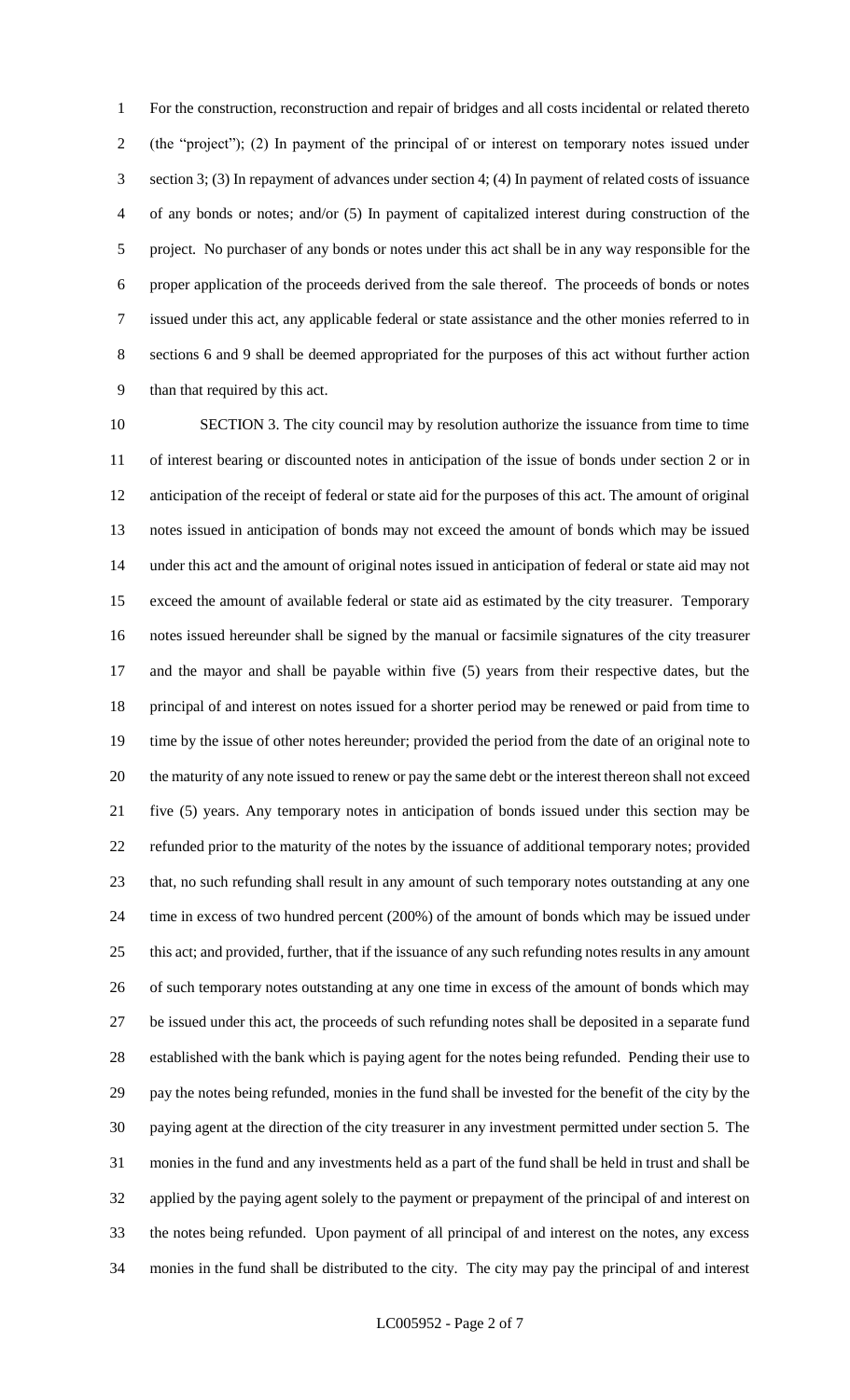on notes in full from other than the issuance of refunding notes prior to the issuance of bonds pursuant to section 1 hereof. In such case, the city's authority to issue bonds or notes in anticipation of bonds under this act shall continue provided that: (1) The city council passes a resolution evidencing the city's intent to pay off the notes without extinguishing the authority to issue bonds or notes; and (2) That the period from the date of an original note to the maturity date of any other note shall not exceed five (5) years. Section 5-106 of the city charter shall not apply to the issue of notes in anticipation of bonds.

 SECTION 4. Pending any authorization or issue of bonds hereunder or pending or in lieu of any authorization or issue of notes hereunder, the city treasurer, with the approval of the city council may, to the extent that bonds or notes may be issued hereunder, apply funds in the general treasury of the city to the purposes specified in section 2, such advances to be repaid without interest from the proceeds of bonds or notes subsequently issued or from the proceeds of applicable federal or state assistance or from other available funds.

 SECTION 5. Any proceeds of bonds or notes issued hereunder or of any applicable federal or state assistance, pending their expenditure may be deposited or invested by the city treasurer, in demand deposits, time deposits or savings deposits in banks which are members of the Federal Deposit Insurance Corporation or in obligations issued or guaranteed by the United States of America or by any agency or instrumentality thereof or as may be provided in any other applicable law of the State of Rhode Island or resolution of the city council or pursuant to an investment policy of the city.

 SECTION 6. Any accrued interest received upon the sale of bonds or notes hereunder shall be applied to the payment of the first interest due thereon. Any premiums arising from the sale of bonds or notes hereunder and, to the extent permitted by applicable federal laws, any net earnings or profits realized from the deposit or investment of funds hereunder shall, in the discretion of the city treasurer, be applied to the cost of preparing, issuing, and marketing bonds or notes hereunder to the extent not otherwise provided, to the payment of the cost of the project, to the payment of the principal of or interest on bonds or notes issued hereunder, to the revenues of the city and dealt with as part of the revenues of the city from property taxes to the extent permitted by federal law, or to any one or more of the foregoing. The cost of preparing, issuing, and marketing bonds or notes hereunder may also, in the discretion of the city treasurer, be met from bond or note proceeds exclusive of premium and accrued interest or from other monies available therefor. Any balance of bond or note proceeds remaining after payment of the cost of the projects and the cost of preparing, issuing and marketing bonds or notes hereunder shall be applied to the payment of the principal of or interest on bonds or notes issued hereunder. To the extent permitted by applicable federal laws,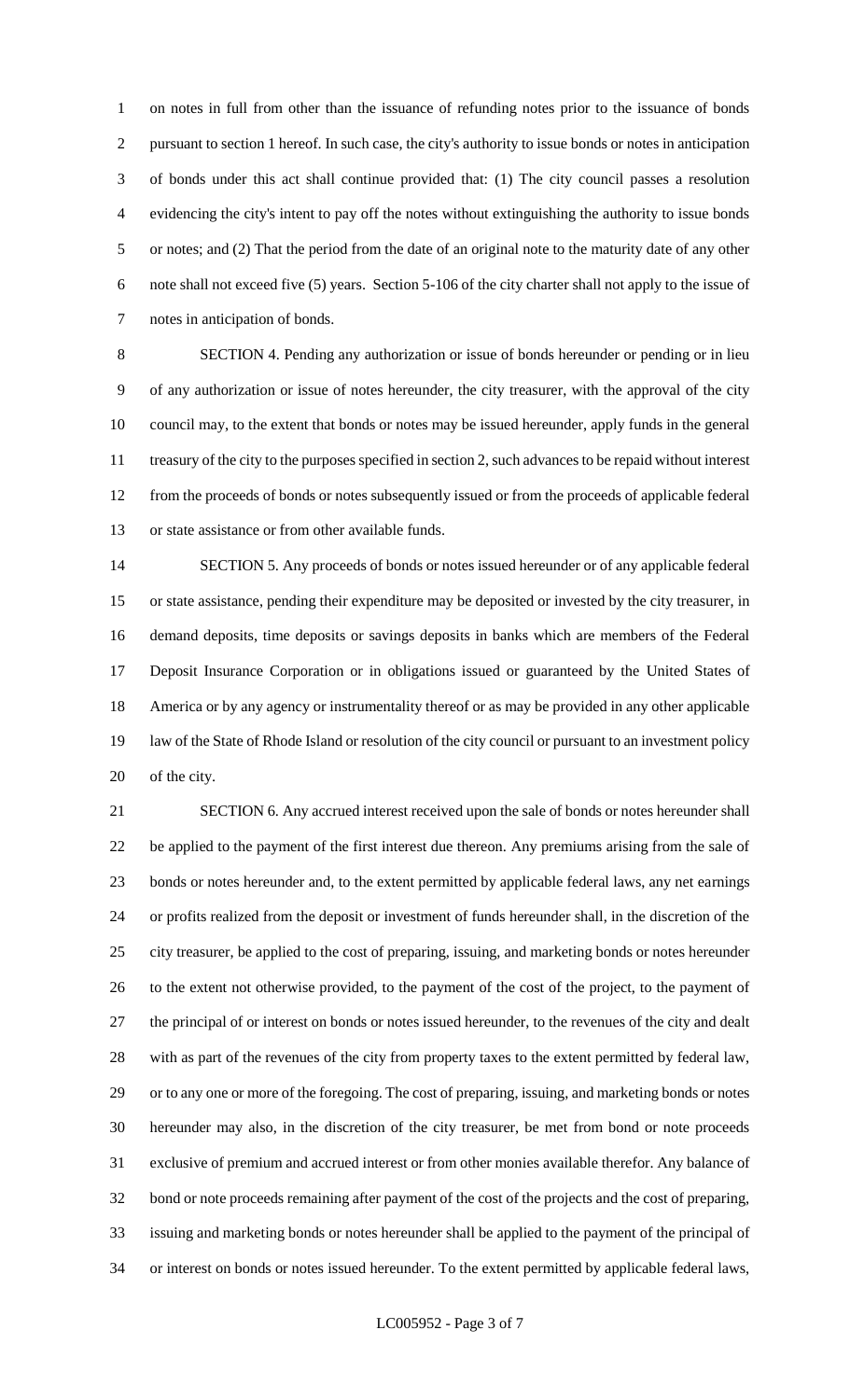any earnings or net profit realized from the deposit or investment of funds hereunder may, upon receipt, be added to and dealt with as part of the revenues of the city from property taxes. In exercising any discretion under this section, the city treasurer shall be governed by any instructions adopted by resolution of the city council. Any balance of bond or note proceeds remaining after completion of the project shall be subject to section 5-109 of the city charter.

 SECTION 7. All bonds and notes issued under this act and the debt evidenced hereby shall be obligatory on the city in the same manner and to the same extent as other debts lawfully contracted by it and shall be excepted from the operation of § 45-12-2 and any provision of the city charter. No such obligation shall at any time be included in the debt of the city for the purpose of ascertaining its borrowing capacity. The city shall annually appropriate a sum sufficient to pay the principal and interest coming due within the year on bonds and notes issued hereunder to the extent that monies therefor are not otherwise provided. If such sum is not appropriated, it shall nevertheless be added to the annual tax levy. In order to provide such sum in each year and notwithstanding any provisions of law to the contrary, all taxable property in the city shall be subject to ad valorem taxation by the city without limitation as to rate or amount.

 SECTION 8. Any bonds or notes issued under the provisions of this act, if properly executed by the officers of the city in office on the date of execution, shall be valid and binding according to their terms notwithstanding that before the delivery thereof and payment therefor any or all of such officers shall for any reason have ceased to hold office.

 SECTION 9. The city, acting by resolution of its city council is authorized to apply for, contract for and expend any federal or state advances or other grants of assistance which may be available for the purposes of this act, and any such expenditures may be in addition to other monies provided in this act. To the extent of any inconsistency between any law of this state and any applicable federal law or regulation, the latter shall prevail. Federal and state advances, with interest where applicable, whether contracted for prior to or after the effective date of this act, may be repaid as a cost of the project under section 2.

 SECTION 10. Bonds and notes may be issued under this act without obtaining the approval of any governmental agency or the taking of any proceedings or the happening of any conditions except as specifically required by this act for such issue. In carrying out any project financed in whole or in part under this act, including where applicable the condemnation of any land or interest in land, and in the levy and collection of assessments or other charges permitted by law on account of any such project, all action shall be taken which is necessary to meet constitutional requirements whether or not such action is otherwise required by statute, but the validity of bonds and notes issued hereunder shall in no way depend upon the validity or occurrence of such action. Without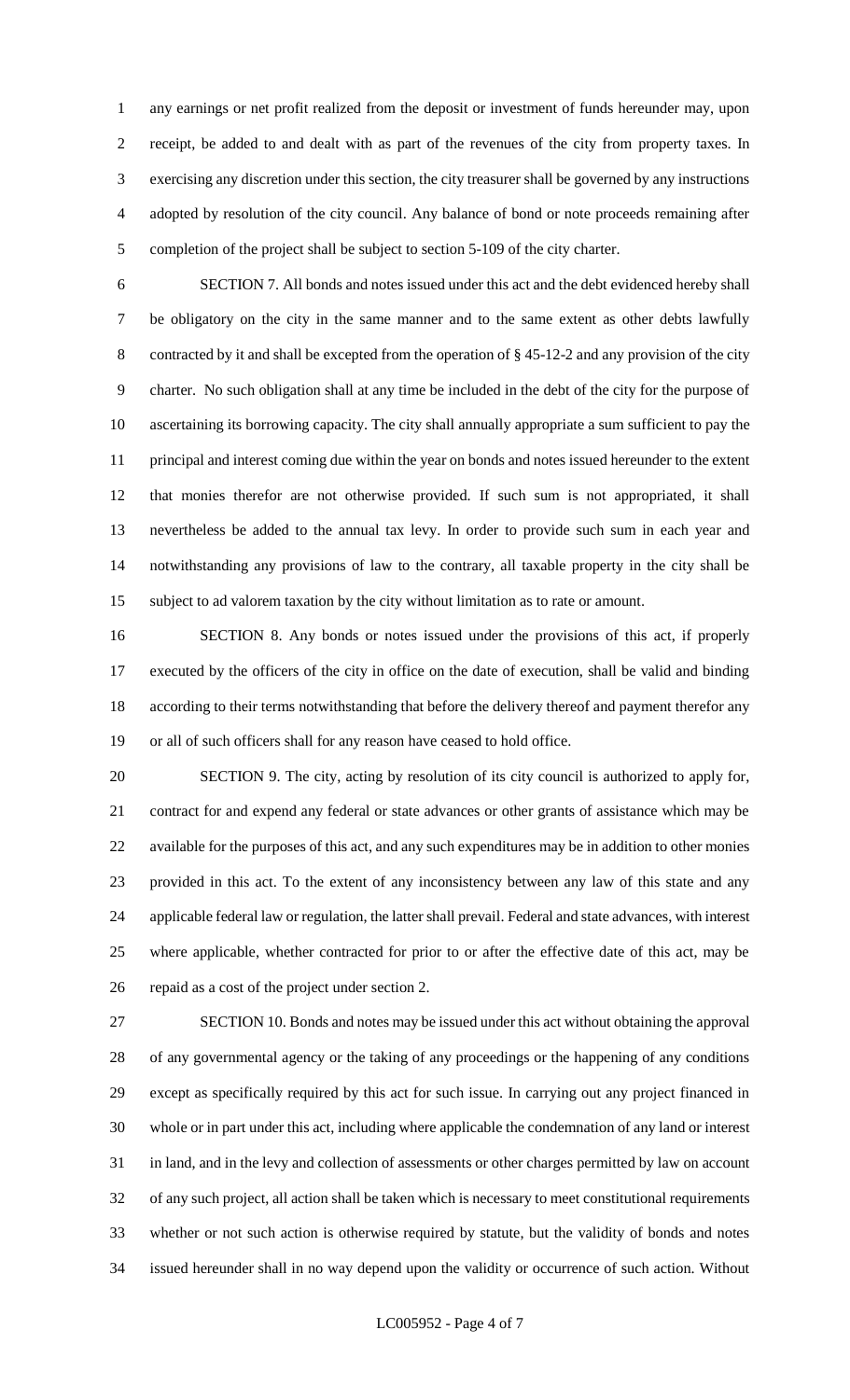limiting the generality of the foregoing, the validity of bonds and notes issued hereunder shall in no way be affected by section 2-308 of the city charter and section 4-1602 of the city code of ordinances, and the purposes of this act shall be deemed to constitute a single project under article V of the city charter.

 SECTION 11. The city treasurer and the mayor, on behalf of the city are hereby authorized to execute such instruments, documents or other papers as either of the foregoing deem necessary or desirable to carry out the intent of this act and are also authorized to take all actions and execute all documents necessary to comply with federal tax and securities laws, which documents or agreements may have a term coextensive with the maturity of the bonds authorized hereby, including Rule 15c2-12 of the Securities and Exchange Commission (the "Rule") and to execute and deliver a continuing disclosure agreement or certificate in connection with the bonds or notes in the form as shall be deemed advisable by such officers in order to comply with the Rule.

 SECTION 12. All or any portion of the authorized but unissued authority to issue bonds and notes under this act may be extinguished by resolution of the city council, without further action by the general assembly, seven (7) years after the effective date of this act.

 SECTION 13. The question of the approval of this act shall be submitted to the electors of the city at the next general election but if a special city-wide election or special state election, in either case other than a primary, is called for a date earlier than the date of such general election, the mayor may direct that the question of the approval of this act be submitted at such special election. The question shall be submitted in substantially the following form: "Shall an act passed 21 at the January 2022 session of the general assembly entitled 'AN ACT AUTHORIZING THE CITY OF PAWTUCKET TO PROVIDE FOR THE CONSTRUCTION, RECONSTRUCTION AND REPAIR OF BRIDGES AND ALL COSTS INCIDENTAL OR RELATED THERETO AND AUTHORIZING THE FINANCING THEREOF, INCLUDING THE ISSUE OF NOT MORE THAN \$1,000,000 BONDS, NOTES AND OTHER EVIDENCES OF INDEBTEDNESS THEREFOR, TO FUND THE CAPITAL IMPROVEMENT PROGRAM FOR THE TWO FISCAL YEARS 2024 AND 2025' be approved?" and the warning for the election shall contain the question to be submitted. From the time the election is warned and until it is held, it shall be the duty of the city clerk to keep a copy of the act available at the clerk's office for public inspection, but the validity of the election shall not be affected by this requirement. To the extent of any inconsistency between this act and the city charter or any law of special applicability to the city, this act shall prevail.

 SECTION 14. This section and the foregoing shall take effect upon passage. The remainder of this act shall take effect upon the approval of this act by a majority of those voting on the question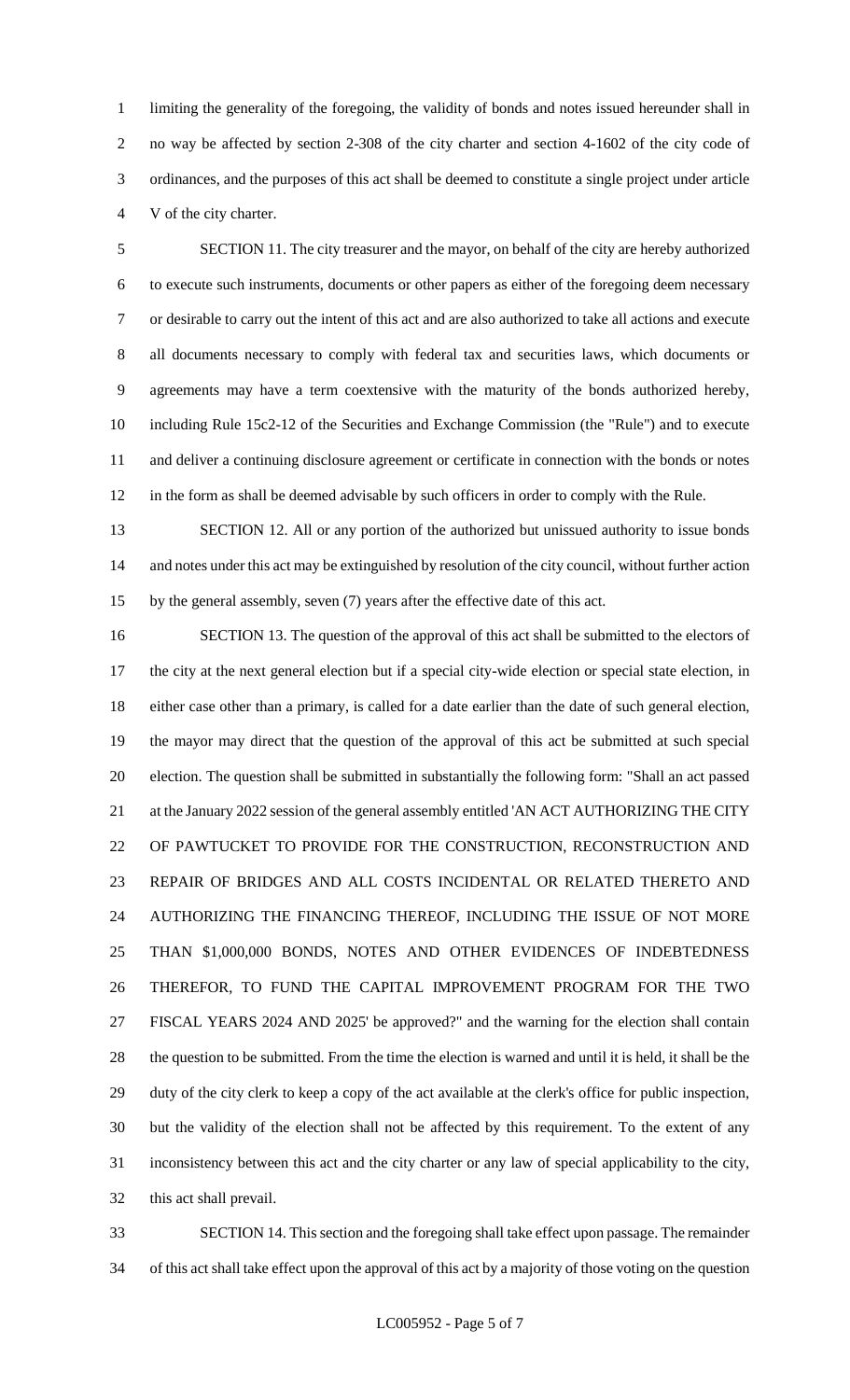1 at the election prescribed by the foregoing section.

 $=$ LC005952 ========